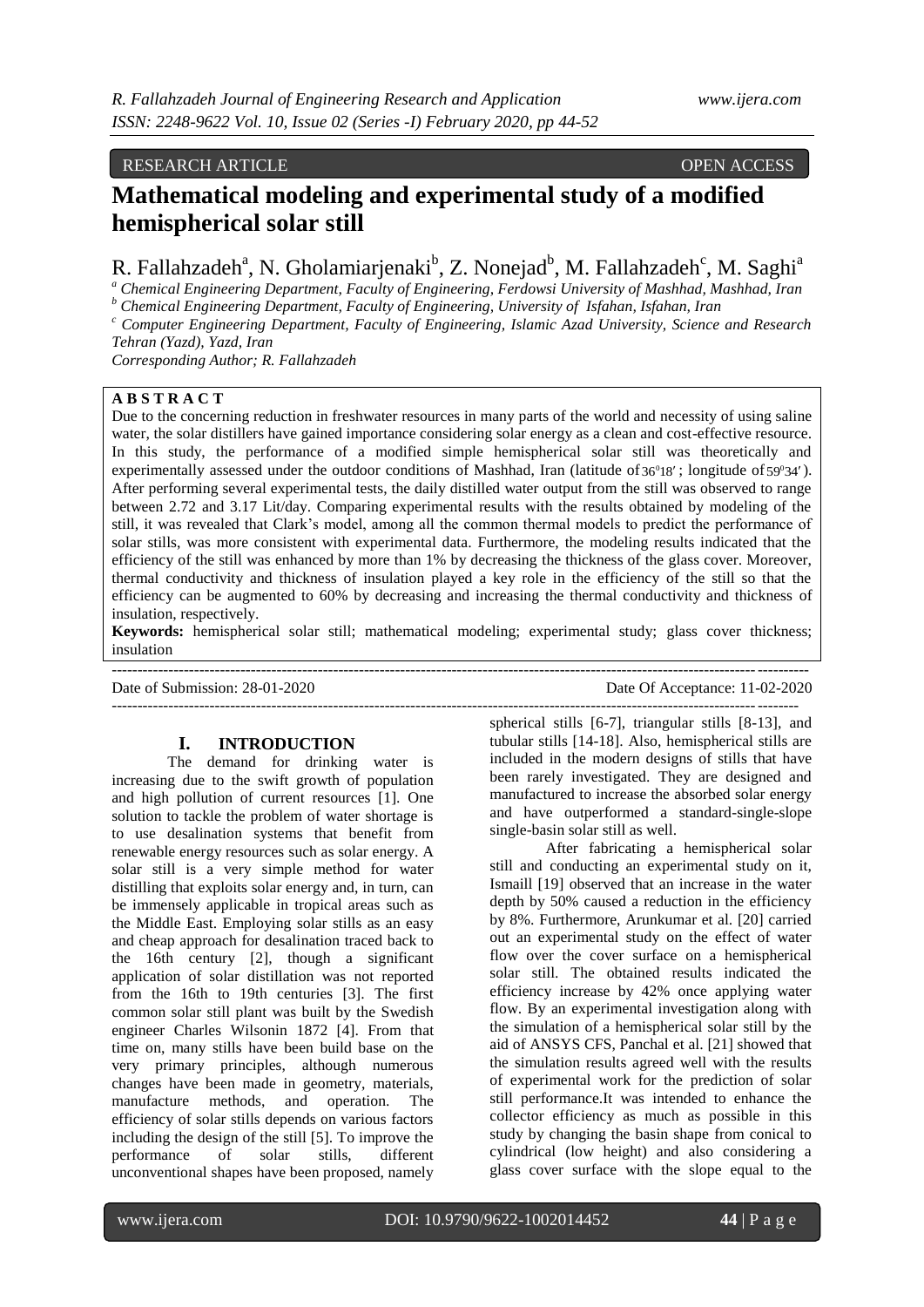latitude of the experiment site.Generally, since experimental studies are highly expensive and time-consuming, mathematical modeling can be the best alternative to reach well-suited designs and operational parameters for solar stills [22]. Accordingly, many of the parameters affecting the production of solar stills have been investigated through modeling.However, since most modeling efforts have neglected temperature gradient in glass cover, the effect of glass cover thickness on the efficiency of stills have not been addressed with the association of modeling.The present study aims at investigating the effect of glass cover thickness on the solar still productivity by assuming the glass cover as two discrete internal and external parts.Furthermore, the efficiency change due to the variations of insulation thickness and conductivity is evaluated.

## **II. EXPERIMENTAL SETUP AND PROCEDURE**

A schematic view of the solar still setup and image of the fabricated still are shown in Figs. 1 and 2, respectively. The solar still comprises mild steel circular basin carrying saline water with the diameter of 0.4m, the height of 0.15m, and thickness of 0.003m (operating as the basin). The basin was painted black to increase absorptivity. The still was filled with saline water to the height of 0.08m. The sides and bottom of the solar still were covered with polyurethane foam (PUF) insulation with the thickness of 0.05m. As shown in Fig. 1, a tube was mounted on the sidewall to be used as the inlet port of saltwater. The incident solar radiation passes through a glass cover with the thickness of 0.003m —mounted on the top of the solar still— and heat is then absorbed by the black plate. The water of the basin is heated by the solar radiation and evaporation occurs. The formed vapor is condensed on the internal surface of the glass cover which has lower temperature due to its contact with ambient air. The condensate water is then flowed out towards a galvanized steel gutter connected to the outlet port. The distillate output from the still is collected and measured by a plastic container (with the capacity of 500ml and accuracy of 5ml) located beneath the outlet port.



**Fig. 1.** Cross-sectional view of the hemispherical solar still



**Fig. 2.** A photograph of the fabricated hemispherical solar still

Experimental tests were performed in Mashhad, Iran (latitude of  $36^018'$ ; longitude of 59 34 0 ). To absorb the maximum annual solar radiation, the surface of glass cover was considered with the slope approximately equal to the latitude (35°) relative to the horizontal axis. Before the initiation of each experiment, dust was removed from the surface of the glass cover and the basin was filled with saline water through the inlet port. Experiments started around 7:00 am to 6:00 pm, while the still was placed outside subjected to sunshine for about one hour before the experiments. Experiments were performed on three different days in a week in a typical summer month, June 2019. Experimental data were recorded per hour.

The wind speed and ambient temperature were measured by digital wind anemometer with the velocity range of 0-30 m/s and accuracy of  $\pm 0.1$ m/sand the temperature range of -10 –45 centigrade and accuracy of  $\pm$  0.2 centigrade. The intensity of solar radiation was measured by a solarimeter (with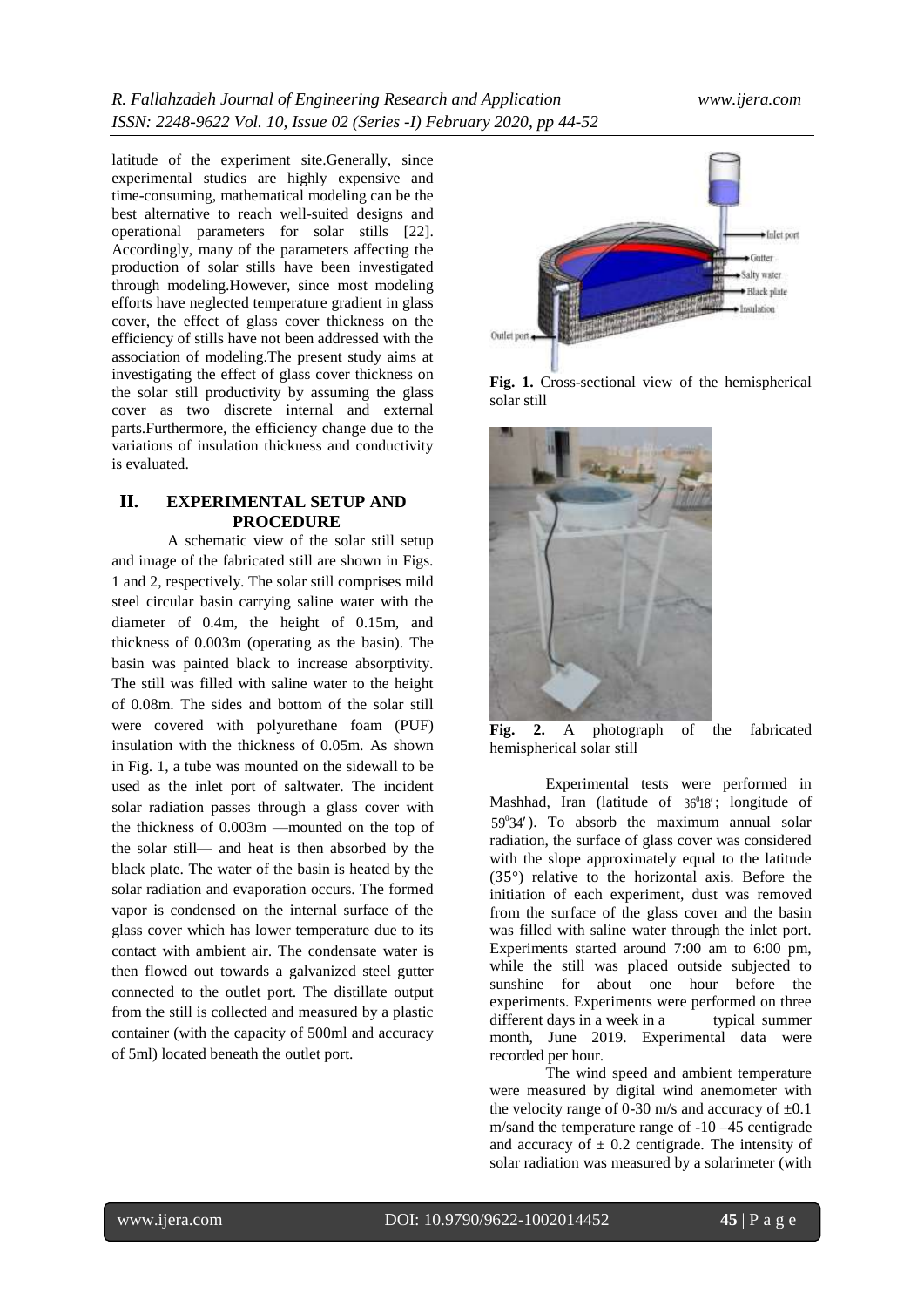the range of 0–1200 W/m<sup>2</sup> and accuracy of  $\pm 5$  $W/m<sup>2</sup>$ ).

#### **III. MATHEMATICAL MODELING**

The Transient modeling of the solar still with the aid of energy balance over its different parts was performed by MATLAB software. To simplify the modeling process, the following assumptions were made:

1) The variation rate at the temperatures of different parts of the system is so slight that the system always remains in the steady-state condition.

2) There is no vapor leakage in the still.

3) There is no temperature gradient in water depth, basin, and insulation.

4) Reduction in the basin water due to evaporation can be neglected in comparison to the total water inside the still.

5) The areas of water surface, glass cover, and basin are equal.

6) Since the inclination of the glass cover with the horizontal axis is small, its effect can be neglected.

As per the above assumptions, the energy balance equations for the main parts of the system are expressed as follows:

3.1. Heat balance equation for the glass cover outer surface

$$
\frac{K_{s}}{L_{s}}\left(T_{si}-T_{so}\right)=h_{t,go-a}\left(T_{go}-T_{a}\right)
$$
\n(1)

stands for total top heat loss coefficient between glass cover outer surface and atmosphere. Also, since heat loss from the top of the glass cover to the environment consists of convection (to ambient air) and radiation (to the sky), is the sum of convective heat transfer coefficient from the glass cover outer surface to ambient ( ) and radiative heat transfer coefficient from the glass cover outer surface to ambient ( ) and thus:

$$
h_{t,go-a} = h_{c,go-a} + h_{r,go-a}
$$
 (2)

The convective heattransfer coefficient from the top part of the glass can be calculated as given below [23]:

$$
h_{c,go-a} = 2.8 + 3V
$$
 (3)

And radiative heat transfer coefficient loss from the top can be referenced to the sky and computed from:

$$
h_{r,go-a} = \varepsilon_g \sigma \left[ \frac{\left( T_{go} + 273.15 \right)^4 - \left( T_{sky} + 273.15 \right)^4}{T_{go} - T_a} \right] \tag{4}
$$

represents the sky temperature and is calculated by the following relation using ambient temperature [24]:

$$
T_{sky} = 0.0552 T_a^{1.5}
$$
\n(5)

3.2. Heat balance equation for the glass cover inner surface

$$
(1 - \rho_s) \alpha_s G + h_{t, w - st} (T_w - T_{si}) = \frac{K_s}{L_s} (T_{si} - T_{so})
$$
 (6)

stands for thetotal heat transfer coefficient from water to glass cover inner surface and is the sum of convective heat transfer coefficient ( ),evaporative heat transfer coefficient from water to glass cover ( ), and radiative heat transfer coefficient from water to glass cover ( ):

$$
h_{t,w-gi} = h_{c,w-gi} + h_{e,w-gi} + h_{r,w-gi}
$$
 (7)

Can be obtained from the following relation:

$$
h_{r,w-gi} = \varepsilon_{eff} \sigma \Big[ (T_w + 273.15)^2 + (T_{gi} + 273.15)^2 \Big] (T_w + T_{gi} + 546)
$$
\n(8)

The effective emittance between water mass and glass cover ( ) is defined by the emissivity of water and glass cover:

$$
\varepsilon_{\text{eff}} = \left(\frac{1}{\varepsilon_{w}} + \frac{1}{\varepsilon_{g}} - 1\right)^{-1} \tag{9}
$$

Many relations have been proposed to calculate and , namely Dunkle's model [25], Chen et al.'s model [26], Clark's model [27].

Dunkleestimated the value of using the following relation:

$$
h_{c,w-gi} = 0.884 \times (\Delta T')^{1/3}
$$
 (10)

Where:

$$
\Delta T' = \left[ \left( T_w - T_{gi} \right) + \frac{\left( P_w - P_{gi} \right) \left( T_w + 273.15 \right)}{268.9 \times 10^3 - P_w} \right] \tag{11}
$$

The saturation vapor pressures at water temperature and the glass cover inner surface temperature can be calculated from the below relations:

$$
P_w = \exp\left[25.317 - \left(\frac{5144}{T_w + 273.15}\right)\right]
$$
(12)

$$
P_{gi} = \exp\left[25.317 - \left(\frac{5144}{T_{gi} + 273.15}\right)\right]
$$
 (13)

Moreover, Dunkle[25] used the following relation to calculate :

$$
h_{e,w-g} = 0.0163 \times h_{c,w-g} \left[ \frac{P_w - P_{gi}}{T_w - T_{gi}} \right]
$$
 (14)

Chen et al. proposed the following relation to calculate :

$$
h_{c,w-g} = 0.2Ra^{0.26}\frac{K_f}{d_f}
$$
 (15)

To calculate Rayleigh number (Ra), the following relation can be used:

$$
Ra = \frac{g\beta (T_w - T_{gi})D^3}{\alpha V} \tag{16}
$$

In the concerned still, specific length (D) was considered equal to the diameter of the basin.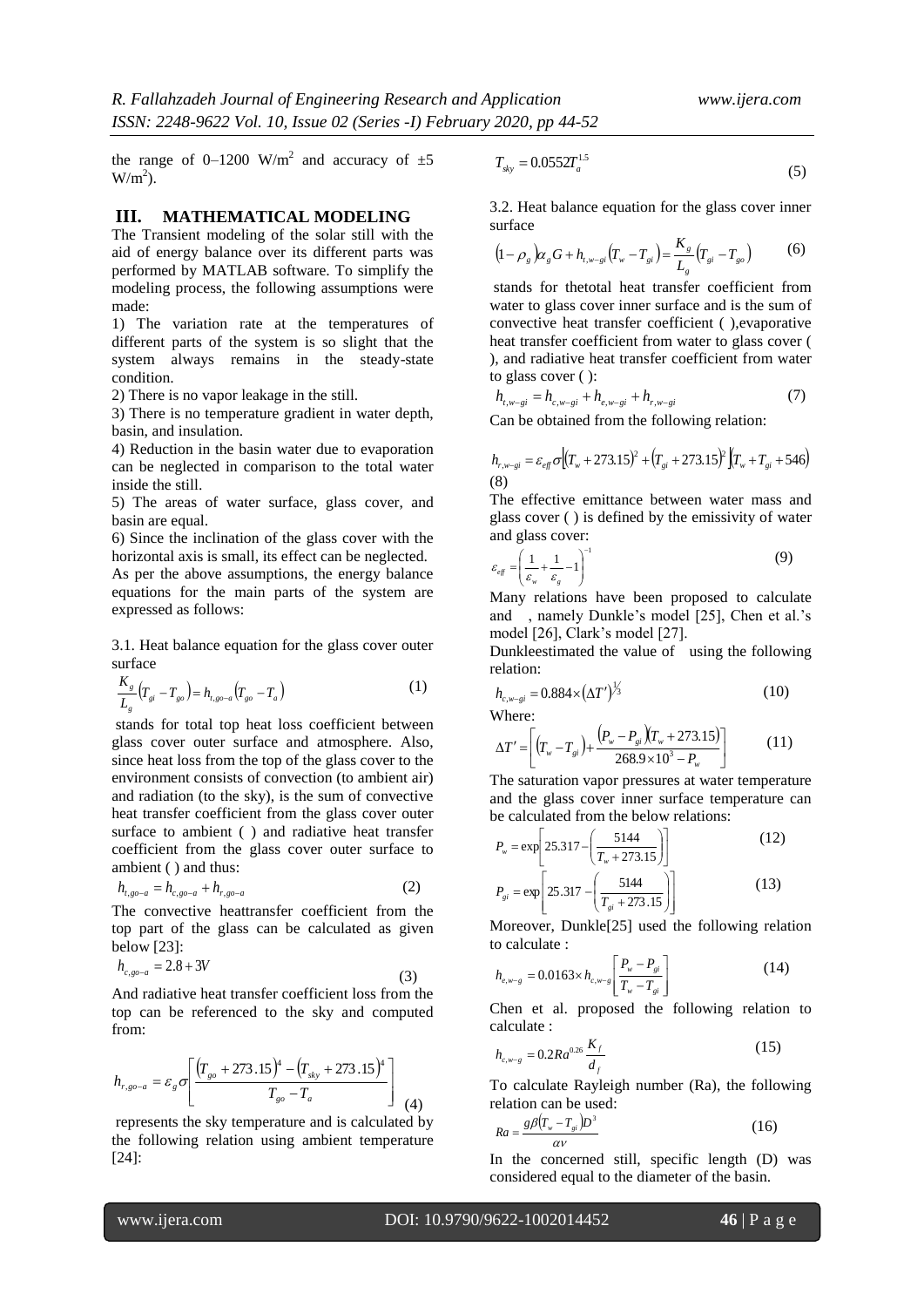Clark proposed a model identical to Dunkle's model and developed the following corrected relation to calculate the rate of evaporative heat transfer:

$$
q_{e,w-g} = (0.016273 / \hbar_{c,w-g} (P_w - P_{gi}) \tag{17}
$$

3.3. Heat balance equation for the water mass  $(1-\alpha_g)(1-\beta_g)(1-\beta_w)\alpha_wG+h_{wb}(T_b-T_w)=h_{t, w-gi}(T_w-T_{gi})$ (18)

The convective heat transfer coefficient between the basin liner and the water mass ( ) can be obtained by [28]:

$$
h_{wb} = 0.54 \frac{K_w R a^{\frac{1}{4}}}{D} \tag{19}
$$

3.4. Heat balance equation for the basin and the insulation

$$
\alpha_{b} \left(1-\alpha_{g}\right)\left(1-\rho_{g}\right)\left(1-\rho_{w}\right)\left(1-\alpha_{w}\right)G=h_{wb}\left(T_{b}-T_{w}\right)+h_{b}\left(T_{b}-T_{a}\right)
$$

(20)

The heat transfer coefficient between basin liner and ambient ( ) can be obtained by the following relation:

$$
h_b = \left[\frac{L_{ins}}{K_{ins}} + \frac{1}{h_{loss}}\right]
$$
\n(21)

The overall heat loss coefficient from the insulation outer surface to ambient air ( ) can be calculated by the following relation [29]:

$$
h_{loss} = 5.7 + 3.8V
$$
 (22)

3.5. Distillate production and efficiency

The rate of distillate production (in ) can be obtained by the following relation:

$$
m_w = \frac{h_{e,w-gi} \times A \times (T_w - T_{gi})}{h_{fg}} \times 3600 \times 10^3
$$
 (23)

Furthermore, the instantaneous efficiency of the solar still is calculated by:

$$
\eta_f = \frac{m_w \times h_{fg}}{A \times G} \tag{24}
$$

The physical properties assumed in the mathematical modeling are listed in Table 1. Table1.Physical properties assumed in

mathematical modeling [30-31].  
\n
$$
h_{f_g} = 2.506 \times 10^6 - 2.369 \times 10^3 T + 0.2678T^2 - 8.103 \times 10^{-3}T^3 - 2.079 \times 10^{-5}T^4
$$
\n
$$
\beta = (0.3 + 0.116T - 0.0004T^2) \times 10^{-4}
$$
\n
$$
v = \left(\frac{1}{0.5155 + 0.0192T} - 0.12\right) \times 10^{-6}
$$

 $K_f = 0.557 + 0.002198T - 0.00000578T^2$ 

## **IV. RESULTS AND DISCUSSION**

The hourly variations of solar irradiance, ambient temperature, and wind speed that were measured during three days of testing are depicted in Figs. 3, 4, and 5, respectively. As expected, the profiles of solar radiation on the still had identical trends during three days of testing, i.e. they increased to their maximum values form the morning hours to the middle of the day and decreased in the afternoon. As can be observed in Fig .3, the values of solar radiation range between 130 and 910  $w/m^2$ . Furthermore, due to the increase in the solar radiation in morning hours and its decrease in afternoon hours, the ambienttemperature increased to its maximum value from morning hours to the middle of the day and then showed a descending trend (see Fig. 4). The ambient temperature ranged from 22 to 40℃ in the testing days. Moreover, based on Fig. 5, the wind speed ranged between 1 and 3m/s during the testing days.



**Fig. 1.** The hourly variation of solar irradiance during the three days of testing the solar still.

![](_page_3_Figure_26.jpeg)

![](_page_3_Figure_27.jpeg)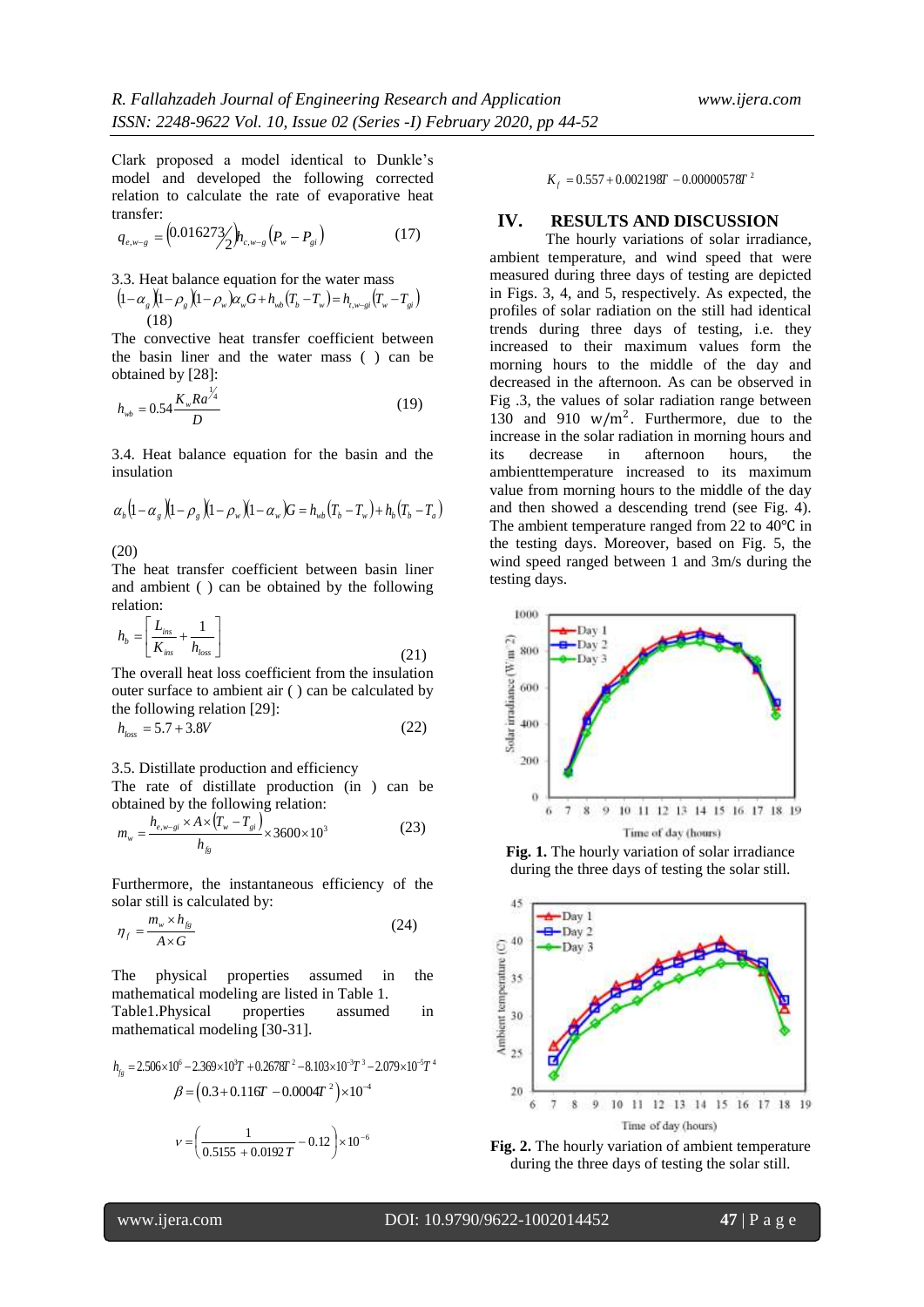The variations of solar still productivity during three days of testing and the predicted values by the modeling are shown in Figs. 6, 7, and 8. Also, as an example, Fig. 9 illustrates the accumulated solar productivity as a function of daytime for the third day of testing.

As can be observed in these figures, the solar still productivity followed a trend similar to the solar irradiance and reached its maximum value in the middle of the day. The solar productivity ranged between 5 and 390 ml/h (this maximum value was met at 15:00 on the first day of testing). The accumulated solar productivity ranged between 2720 ml for the third day of testing and 3175 ml for the first day of testing. This can be justified by the slightly higher value of solar irradiance on the first day (Fig. 3) and higher mean wind speed in this day (Fig. 5) since solar radiation is the most effective factor in the productivity of a solar still, i.e. higher solar radiation leads to significant enhancement of the solar still productivity [32]. Also, an increase in wind speed causes a decrease in temperature of the glass cover and, in turn, the temperature difference between the water and the glass cover is augmented which leads to the improvement of the natural circulation of air mass inside the still, yielding the enlargement of evaporative and convective heat transfer and productivity is escalated in the end [33-35].

![](_page_4_Figure_4.jpeg)

**Fig. 3.** The hourly variation of wind speed during the three days of testing the solar still.

Comparing the experimental results with the results obtained by the modeling, Clarke's model was found to provide closer results to the experimental data since Dunkle's and Chen's modelsnot only do assume evaporation surface (water surface) and condensation surface (glass cover surface) as parallel but also disregard the gap between them, which is not a valid assumption for the investigated experimental setup. Therefore the results obtained by Clarke's model considering the magnitude the distance between evaporation and condensation

surfaces are more consistent with the experimental results. On the other hand, since Clarke's model is valid for the operating temperature beyond 50℃, its obtained results agree with the experimental data more accurately around the middle of the day when the solar radiation increases and the still more approaches the steady-state condition over time.

Fig. 10 shows the variation of the instantaneous efficiency of the still designed in this paper in comparison to similar stills proposed by other authors.As can be seen in Fig. 10, posing some slight variations in the glass cover inclination to approach the latitude of the test site along with the basin shape change from cone to low-height cylinder, the instantaneous efficiency significantly increased at least 5%.

![](_page_4_Figure_9.jpeg)

**Fig. 4.** The variation of solar still productivity during the first day of testing

![](_page_4_Figure_11.jpeg)

**Fig.7.** The variation of solar still productivity during the second day of testing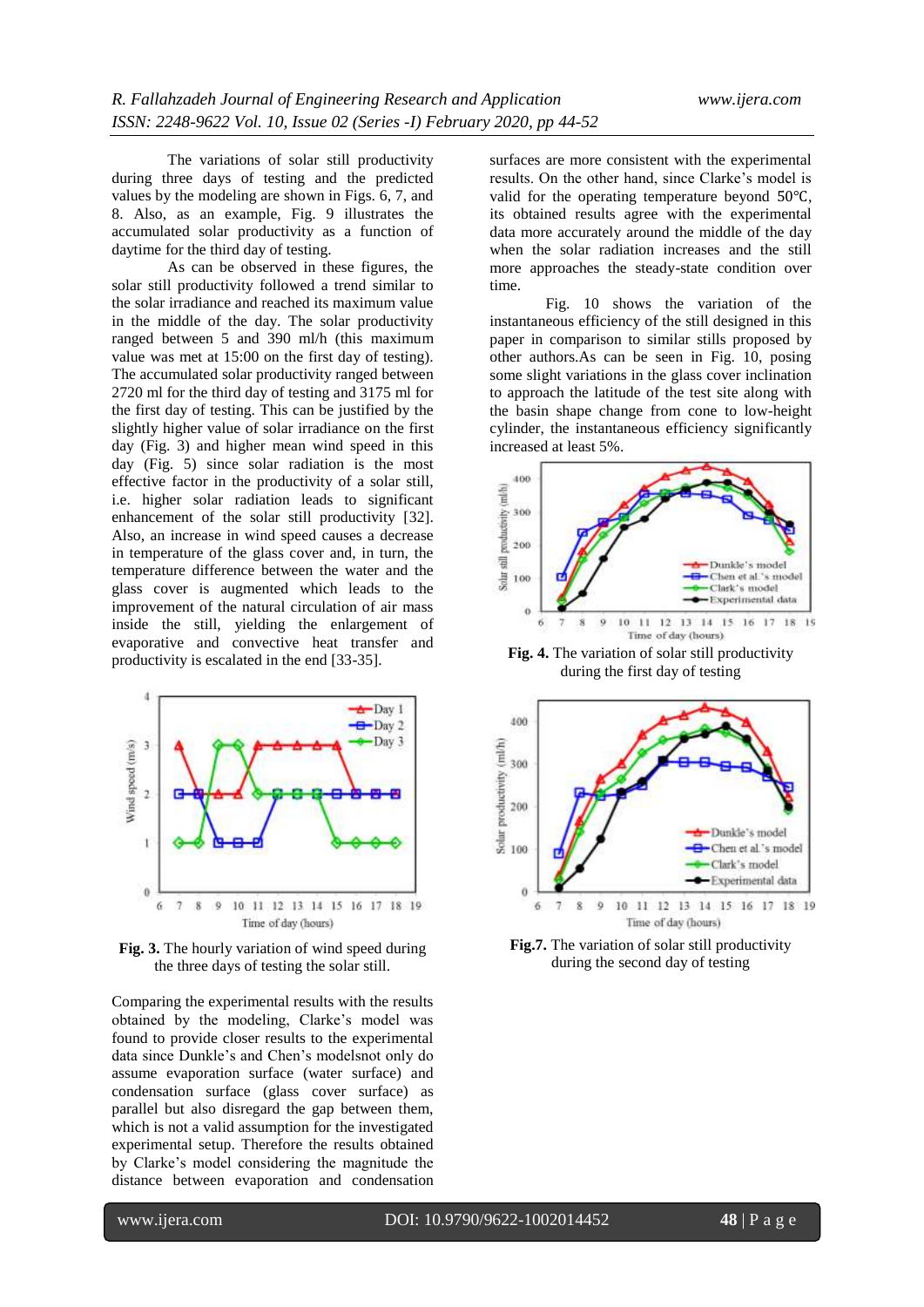![](_page_5_Figure_2.jpeg)

**Figure 8.** The variation of solar still productivity.

This is attributed to the fact that the annual productivity of solar stills reached its maximum value when the glass cover inclination equals the latitude of the test site [36].In addition to the decrease in the declination angle, the distance between the basin water and glass cover was dramatically reduced. Therefore, as presented by Al-Hussaini et al. [37], due to the volume reduction of non-condensable gas such as air (acting as a thermal barrier to the heat transfer), the efficiency of solar still is augmented. On the other hand, it has been illustrated that the efficiency of a solar still is in reverse proportion to the water depth in the basin [38-44]. Therefore, in the design proposed in this paper, the efficiency of the still was enhanced as much as possible by changing the shape of basin from cone to a low-height cylinder.

Fig. 11 shows the variation of the instantaneous efficiency obtained from Clarck's model versus the variation of the glass cover thickness by mathematical modeling. As can be observed, the instantaneous efficiency diminishes by increasing the glass cover thickness since the heat transfer is improved and, in turn, the water vapor condensation rate is augmented [45]. Although the instantaneous efficiency increase due to the reduction in the glass cover thickness was insignificant (about 1%), reducing the glass cover thickness can diminish the final construction cost and ultimate weight of the still.

![](_page_5_Figure_6.jpeg)

**Fig. 9**. The accumulated solar productivity during the third day of testing.

![](_page_5_Figure_8.jpeg)

**Fig. 10**. Variations of instantaneous efficiency

Fig. 12 and 13 depict the effects of insulation thickness and material on the instantaneous efficiency. As can be observed, increasing the insulation thickness to 15cm and decreasing the thermal conductivity to  $0.1 W/mK$ , the instantaneous efficiency can reach 60% which is a substantially considerable value.

![](_page_5_Figure_11.jpeg)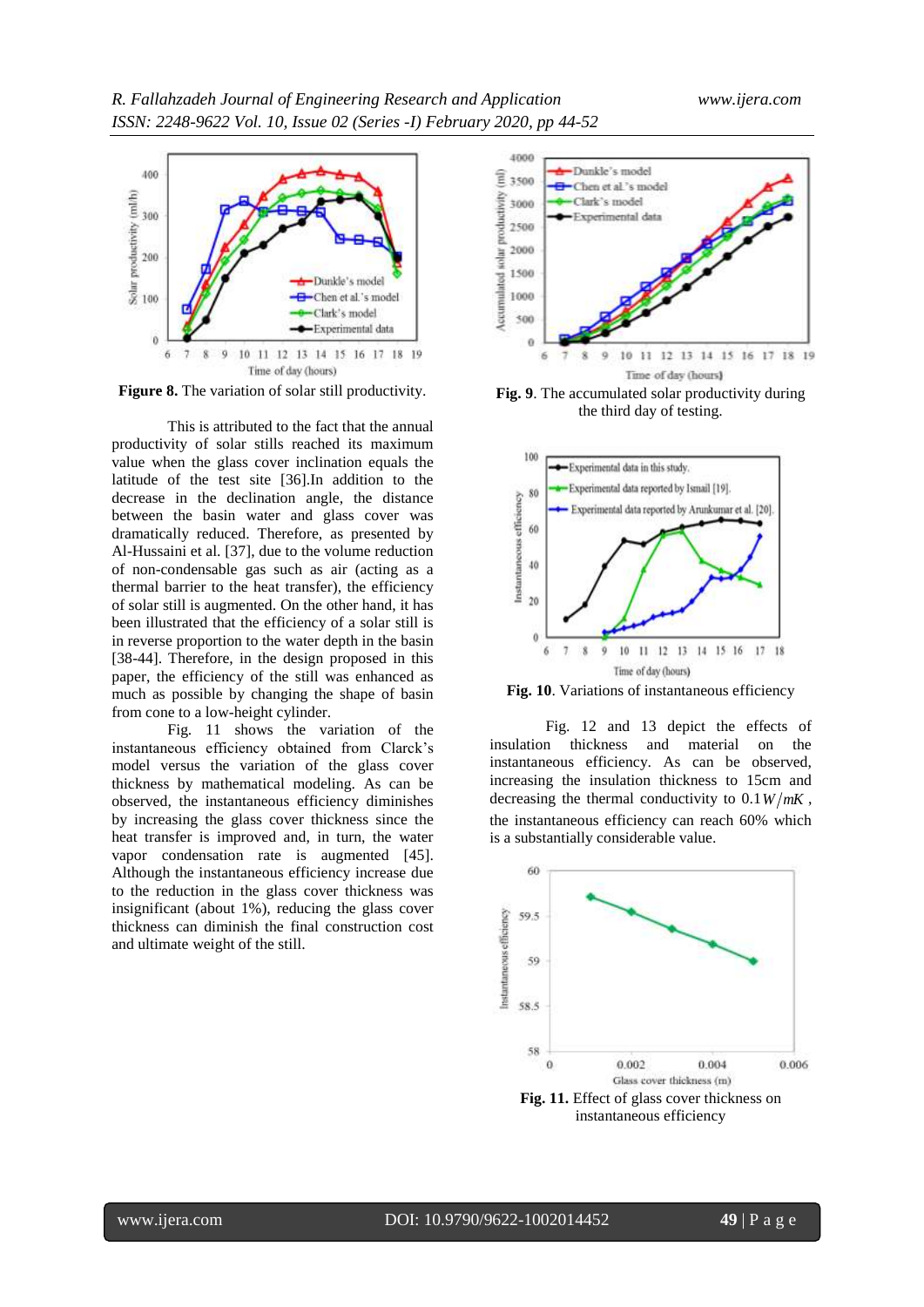![](_page_6_Figure_2.jpeg)

**Fig. 12.** Effect of insulation thickness on instantaneous efficiency

![](_page_6_Figure_4.jpeg)

on instantaneous efficiency

#### **V. CONCLUSION**

In the present study, a hemispherical solar still was built, experimentally investigated, and also modeled. It was intended in the fabrication of the still to increase the absorption of solar radiation and efficiency by geometric changes relative to similar stills. Examining the experimental and modeling results, Clark's model was found to provide a highly proper prediction of the system behavior. Furthermore, a decrease in glass cover thickness, an increase in insulation thickness, and a reduction in insulation thermal conductivity led to the improvement of efficiency.

#### **REFERENCES**

- [1]. Hidouri K, Slama RB, Gabsi S. (2010).**Hybrid Solar Still by Heat Pump Compression**. Desalination, 250, 444–449.
- [2]. Bassam A. (2003). **Effect of Water Emissivity on Solar Still Efficiency**. International Journal of Sustainable Energy, 23(2), 13–19.
- [3]. Delyannis E. (2003).**HistoricBackground of Desalination and Renewable Energies**. Solar Energy, 75(5), 357–366.
- [4]. Siddiqqui M T, Jain A. (2015). **Analysis of Solar Still with Reflector**. International Journal for Technological Research in Engineering, 2(7), 1211–1216.
- [5]. Malik MAS, Tiwari GN, Kumar A, Sodha MS. (1982). **Solar Distillation: a Practical Study of a Wide Range of Stills and Optimum Design, Construction and Performance**. New York: Pergamon Press.
- [6]. Dhiman NK. (1988). **Transient Analysis of aSpherical Solar Still**. Desalination, 69,  $47 - 55$ .
- [7]. Haddad Z, Boukerzaza N. (2008). **Coupling Of a Spherical Solar Still witha Collector**. Journal of Engineering and Applied Sciences, 3(4), 317–321.
- [8]. Rubio-Cerda E, Porta-Ga´ndara M A, Ferna´ndez-Zayas J L. (2002).**Thermal Performance of the Condensing Covers in a Triangular Solar Still**. Renewable Energy, 27,301–308.
- [9]. Fath H ES, El-Samanoudy M, Fahmy K, Hassabou A. (2003). **Thermal-Economic Analysis and Comparison between Pyramid-Shaped and Single-Slope Solar Still Configurations**. Desalination, 159, 69– 79.
- [10]. Kianifar A, Heris S Z, Mahian O. (2012). **Exergy and Economic Analysis of a Pyramid-Shaped Solar Water Purification System: Active and Passive Cases**. Energy, 38, 31–36.
- [11]. Ahsan A, Imteaz M, Thomas U A, Azmi M, Rahman A, Nikdaud N N. (2014). **Parameters Affecting the Performance of a Low Cost Solar Still**. Applied Energy, 114, 924–930.
- [12]. Jamal W, Siddiqui M A. (2012). **Effect of Water Depth and Still Orientation on Productivity for Passive Solar Distillation**. International Journal of Engineering Research and Applications, 2(2), 1659– 1665.
- [13]. Arunkumar T, Jayaprakash R, Prakash A, Suneesh P U, Karthik M, Kumar S. (2010). **Study of Thermo Physical Properties and an Improvement in Production of Distillate Yield in Pyramid Solar Still with Boosting Mirror**. Indian Journal of Science and Technology, 3(8), 879–884.
- [14]. Rahbar N, Asadi A, Fotouhi-Bafghi E. (2018). **Performance Evaluation of Two Solar Stills of Different Geometries: Tubular Versus Triangular: Experimental Study, Numerical Simulation, and Second Law Analysis**. Desalination, 443, 44–55.
- [15]. Xie G, Sun L, Yan T, Tang J, Bao J, Du M. (2018). **Model Development and Experimental Verification for Tubular Solar Still Operating Under Vacuum Condition**. Energy, 157, 115–130.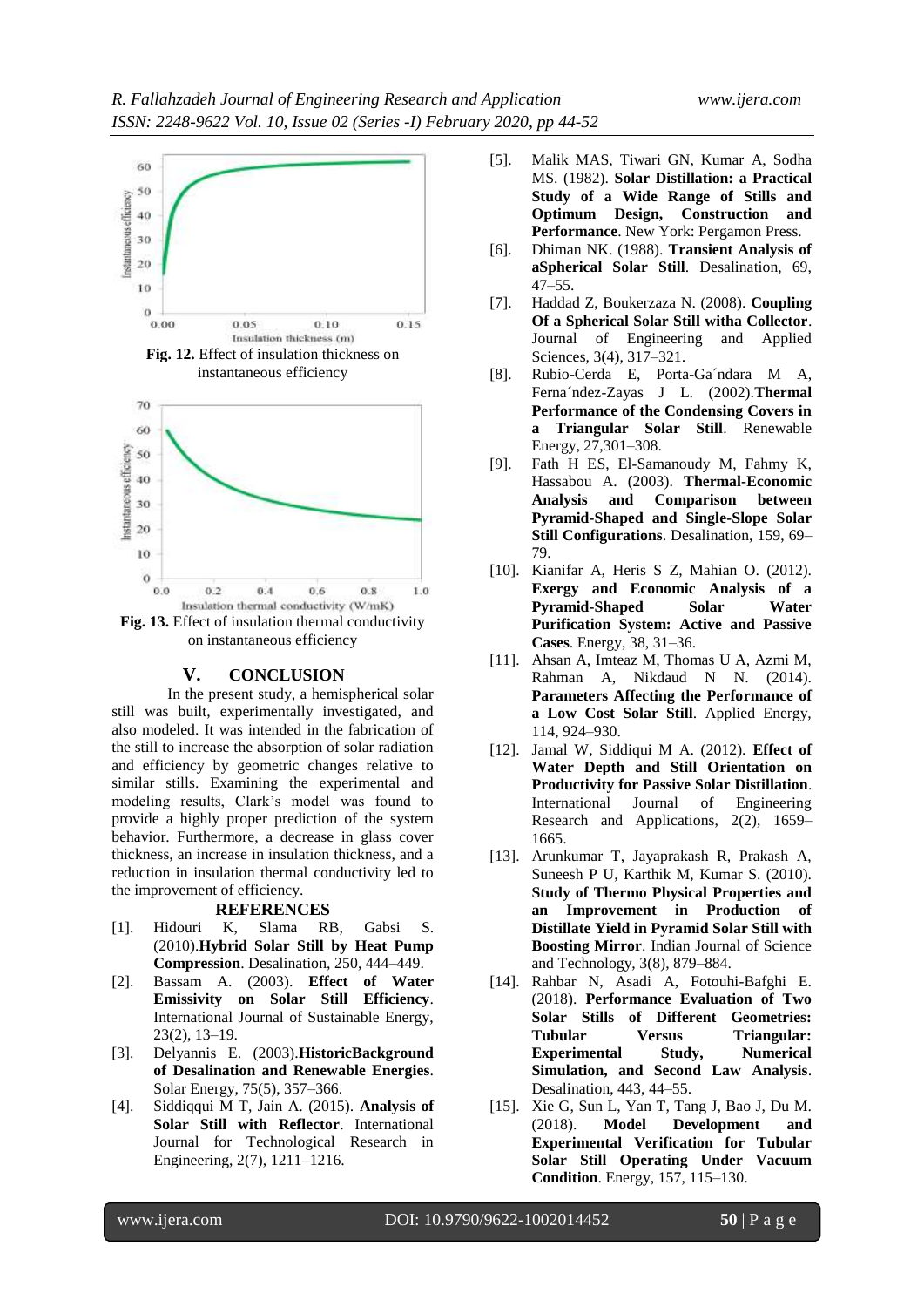- [16]. Kabeel A E, Sharshir S W, Abdelaziz J B, Halim M A, Swidan. (2019). **Improving Performance Of Tubular Solar Still By Controlling The Water Depth And Cover Cooling**. Journal of Cleaner Production, 233, 848–856.
- [17]. Rahbar N, Esfahani J A, Fotouhi-Bafghi E. (2015). **Estimation of Convective Heat Transfer Coefficient and Water-Productivity in a Tubular Solar Still – CFD Simulation and Theoretical Analysis**. Solar Energy, 113, 313–323.
- [18]. Ahsan A, Imteaz M, Rahman A, Yusuf B, Fukuhara T. (2012). **Design, Fabrication and Performance Analysis of an Improved Solar Still**. Desalination, 292, 105–112.
- [19]. Ismail B I, (2009). **Design and Performance of a Transportable Hemispherical Solar Still**. Renewable Energy, 34, 145–150.
- [20]. Arunkumar T, Jayaprakash R, Denkenberger D, Ahsan A, Okundamiya M S, Kumar S, Tanaka H, Aybar H S. (2012). **An Experimental Study on a Hemispherical Solar Still**. Desalination, 286, 342–348.
- [21]. Panchal H N, Shah P K. (2013). **Modeling and Verification Of Hemispherical Solar Still Using ANSYS CFD**. International Journal of Energy and Environment, 4(3), 427–440.
- [22]. Rahman M M, Öztop H F, Ahsan A, Kalam M A, Varol Y. (2012). **Double-Diffusive Natural Convection in a Triangular Solar Collector**. International Communications in Heat and Mass Transfer, 39, 264–269.
- [23]. Watmuff J H, Charters W W S, Proctor D. (1977). **Solar and Wind Induced External Coefficients - Solar Collectors**. Revue Internationaled'Heliotechnique.
- [24]. Sharma V B, Mullick S C. (1991). **Estimation of Heat-Transfer Coefficients, the Upward Heat Flow, and Evaporation in a Solar Still**. ASME Journal of Solar Engineering, 113, 36–41.
- [25]. Dunkle R V. (1961).**Solar Water Distillation: The Roof Type Still and a Multiple Effect Diffusion Still and a Multi Effect Diffusion Still**.Internal Developments in Heat Transfer, A.S.M.E, Proceedings of International Heat Transfer, Vol.5, University of Colorado, (1961) 895– 902.
- [26]. Chen Z, Ge X, Sun X, bar L, Miao Y X. (1984).**Natural Convection Heat Transfer across Air Layers at Various Angles of Inclination**. Engineering Thermophysics, 211–220.
- [27]. Clark J A, (1990). **The Steady-State Performance of a Solar Still**. Solar Energy, 44(1), 43–49.
- [28]. Halima H B, Frikha N, Slama R B. (2014). **Numerical Investigation of a Simple Solar Still Coupled to a Compression Heat Pump**. Desalination, 337, 60–66.
- [29]. Duffie J A, Beckman, W, A. (2013). **Solar Engineering of Thermal Processes**. John Wiley & Sons, New York.
- [30]. Kofi P M E, Andoh H Y, Gbaha P, Toure S, Ado G. (2008). **Theoretical and Experimental Study of Solar Water Heater with Internal Exchanger Using Thermosiphon System**. Energy Conversion and Management, 49, 2279–2290.
- [31]. International association for the properties of water and steam, Release on the IAPWS Formulation 1995 for the thermodynamic properties of ordinary water substance for general and scientific use, 1996.
- [32]. SafwatNafey A, Abdelkader M, Abdelmotalip A, Mabrouk A A. (2000). **Parameters Affecting Solar Still Productivity**. Energy Conversion & Management, 41, 1797–1809.
- [33]. El-Sebaii A A. (2000). **Effect of Wind Speed on Some Designs of Solar Stills**. Energy Conversion & Management, 41, 523–538.
- [34]. Zurigat Y H, Abu-Arabi M K. (2004). **Modelling and Performance Analysis of a Regenerative Solar Desalination Unit**. Applied Thermal Engineering, 24, 1061– 1072.
- [35]. Dunkle RV. (1961).**Solar Water Distillation: The Roof Type Still and a Multiple Effect Diffusion still**. In: Proceedings of the international conference of heattransfer, University of Colorado,108, 895–902.
- [36]. Singh H N, Tiwari G N. (2004). **Monthly Performance of Passive and Active Solar Stills for Different Indian Climatic Conditions**. Desalination, 168, 145–150.
- [37]. Al-Hussain H, Smith I K. (1995). **Enhancing of Solar Still Productivity Using Vacuum Technology**.Energy Conversion and Management, 36 (11), 1047–1051.
- [38]. Tripath R, Tiwari G N. (2005). **Effect of Water Depth on Internal Heat and Mass Transfer for Active Solar Distillation**. Desalination, 173. 187–200.
- [39]. Tripath R, Tiwari G N. (2006). **Thermal Modeling of Passive and Active Solar Stills for Different Depths of Water by**